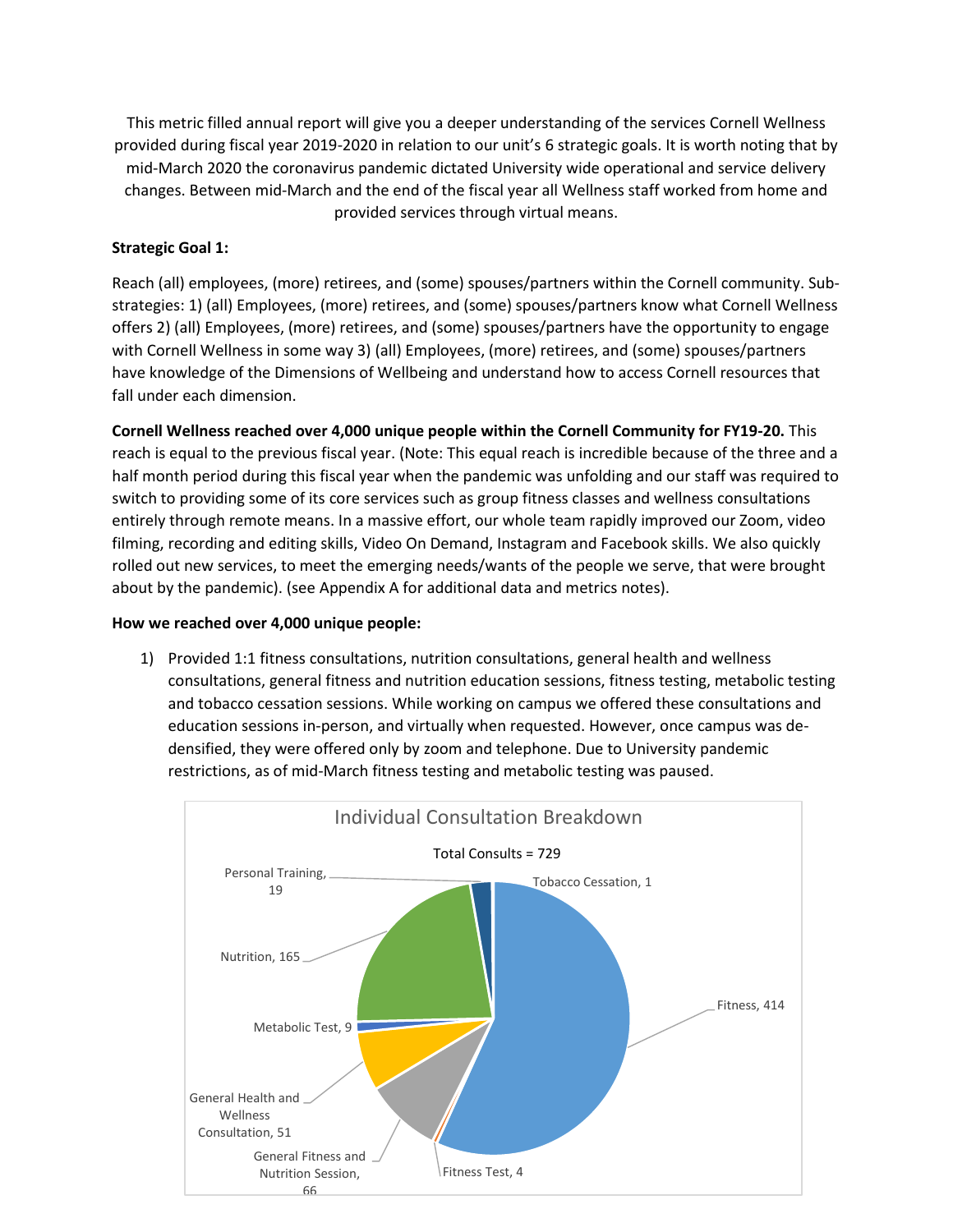2) Offered large scale events and challenges to the Cornell community. These included: Walk/Run To Or @ Work/School Day, Virtual Try A Tri Triathlon and Pick a Healthy Habit Challenge.



3) Provided health campaigns that included tabling events, educational messaging campaigns through Facebook, guest and/or in-house lecturers, and more. Campaigns included: Eat Safe Campaign (September 2019), Diabetes Awareness Campaign (November 2019), and the Eat Right For Life Campaign (March 2020).

3-wk Eat Safe Campaign

- approximate total number of people who stopped by the tabling events 37
- total number of FB posts (21) for the educational messaging campaign and average number of people reached per post 722
- total number of people who attended the guest lecture "How to prep your meals safely for you and your family" by Director of Undergraduate Studies in the Cornell University Food Science Department, Christopher Loss, PhD., in person (10) and total number of FB lecture views of the recording 274
- total number of people who attended the lecture on "Tips and tricks for safely purchasing and handling produce, fruits, and vegetables" by Cornell Wellness staff, Hannah Feinberg, live (10) and total number of FB lecture views of the recording 314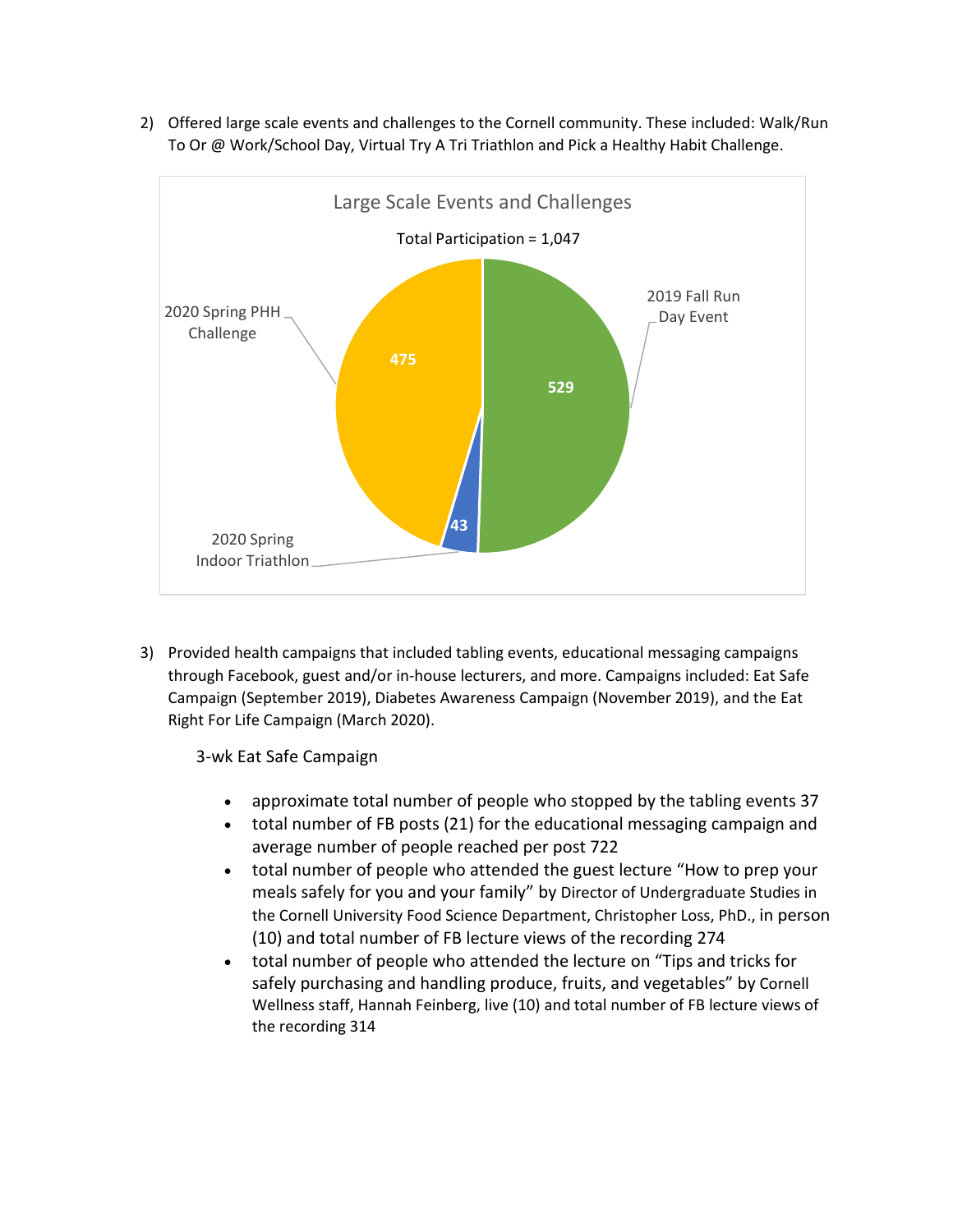4-wk Diabetes Awareness Campaign

- approximate total number of people who stopped by the tabling events 50
- total number of FB posts (20) for the educational messaging campaign and average number of people reached per post 310
- total number of people who participated in the fitness challenge through Facebook (0). And, total number of people who participated in the recipe/meal share through Facebook (0).
- total number of people who attended the lecture on "The fast growing diabetes epidemic" by Nancy Peckenpaugh, a Certified Diabetes Educator(CDE), in person (7) and total number of FB lecture views of the recording 277
- total number of people who attended the lecture on "Risk factors, signs & symptoms of diabetes" by Wellness staff, Kerry Howell, live (5) and total number of FB lecture views of the recording 226
- total number of people who attended the diabetes friendly food demo by Wellness staff, Hannah Feinberg, live (10)
- total number of people who attended the lecture on "Fitness and nutrition specific to gestational diabetes" by Wellness staff, Hannah Feinberg and Ruth Merle-Doyle, live (3) and total number of FB lecture views of the recording 28

2-wk Eat Right For Life Campaign

- approximate total number of people who stopped by the tabling events 91
- total number of FB posts (14) for the educational messaging campaign and average number of people reached per post 330
- total number of people who viewed the recorded lecture on "Plant based nutrition" released on FB by Wellness staff, Keri Johnson, 105
- total number of people who viewed the recorded lectures on "What's the best diet" and "How to read a nutrition label" released on FB by Wellness staff, Jeremy Stewart, 31 and 91 respectively
- 4) Tabled at multiple HR events and large-scale dept. events including: Ithaca campus Benefair, Staff Development Day, Vet Benefair, AgriTech campus Benefair, Tech campus Benefair, SCL All-In event, CVM Wellbeing Fair.
	- Benefair approximate number of people who stopped by the table 100
	- Staff Development Day 100
	- Vet Benefair 100
	- AgriTech Benefair 40
	- Tech Benefair 40
	- $\bullet$  SCL All-In 100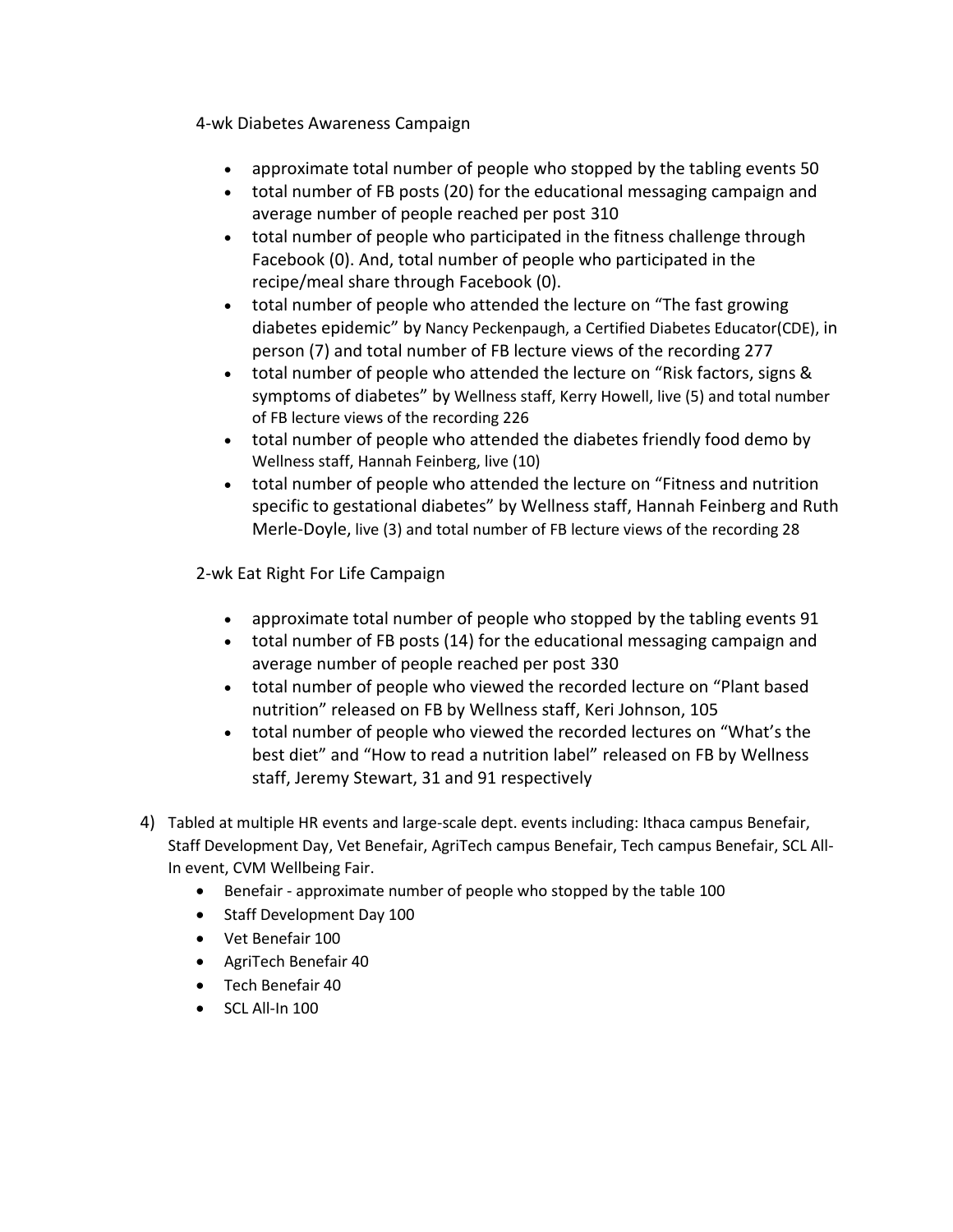- 5) Attended and presented at annual mandatory gatherings held by large departments (whose employees had little time flexibility during the workday). We presented at one of these this past year and it was for the Cornell Dining department's annual week long employee development event. During this week-long event, we had approximately 200 employees attend the following Cornell Wellness lecture and workshop titles: "How-To's for Personal Wellness", "HIIT @ Home", "Personal Care is Both Personal *and* Professional Growth", "Turn Your 15-Minute Smoke Break Into a Workout", "Plant Based Nutrition", and "Diet Debunking."
- 6) Delivered requested on-demand workshops, lectures, cooking/food demos to units, departments, and divisions. A list of topic options for departments to choose from was listed on our website. All workshops were delivered virtually after mid-March. It's important to note that once the pandemic hit we received an increased number of department workshop requests as a whole and several from departments we had previously never connected with. This chart is lengthy, so it appears in its entirety on the next page.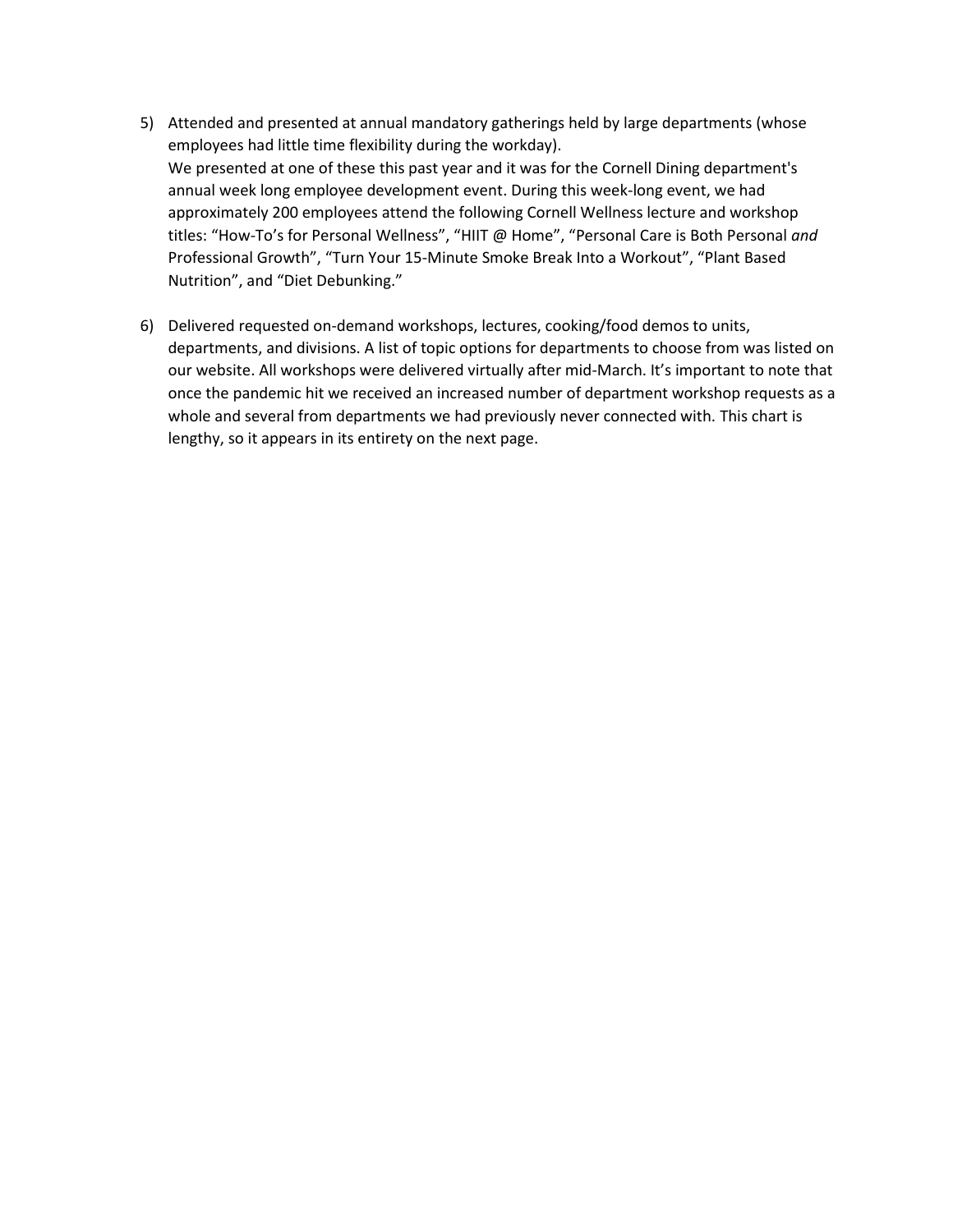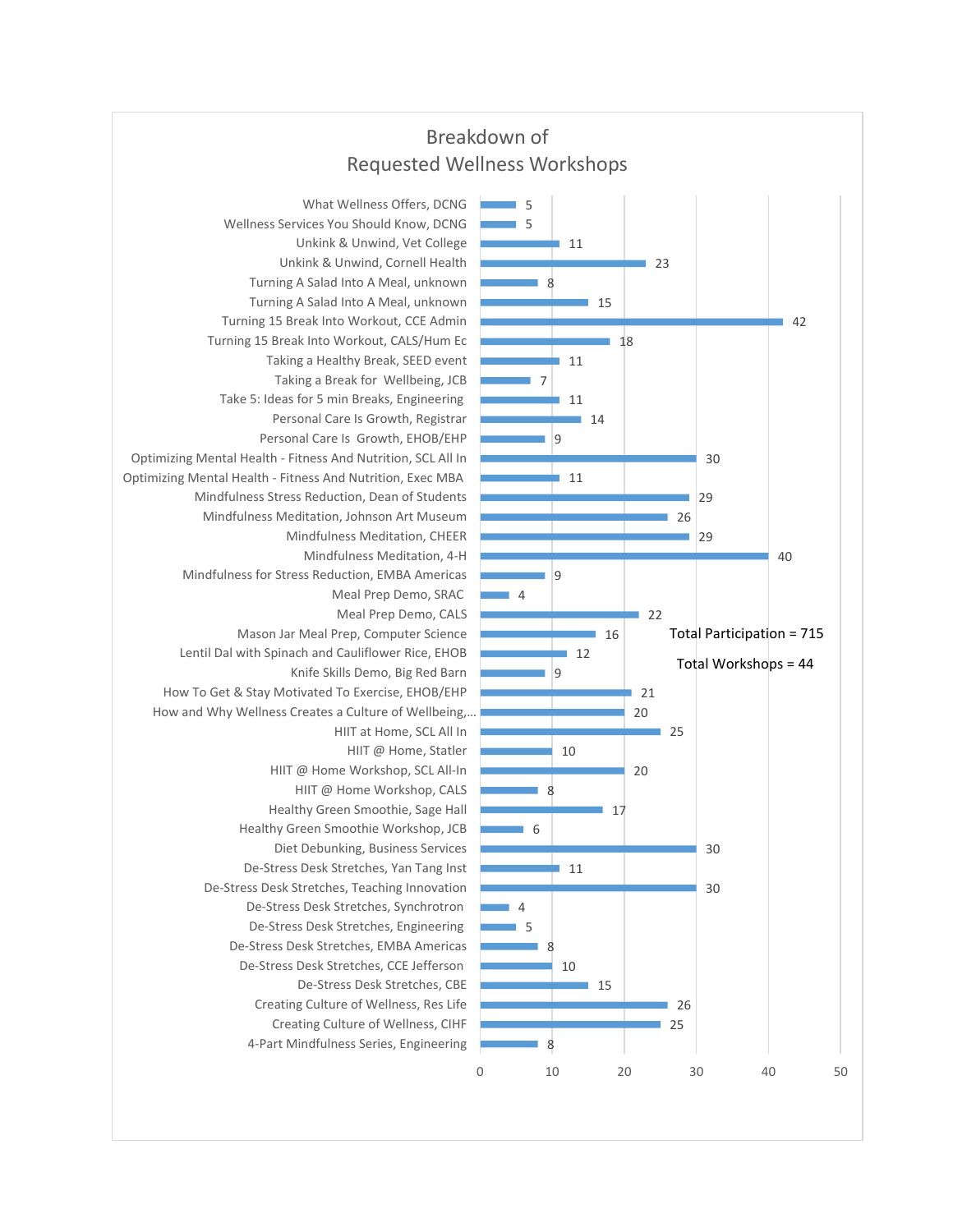

\*\*Additionally, a wellness staff member was a panelist for an e-Cornell Keynote event. The event was titled "Managing Your Wellbeing: Empowering Yourself to Make Healthy Choices During Stressful Moments" and 1500 people attended from all over the globe.

7) Provided campus-wide (not on-demand) workshops, lectures, mindfulness sessions and cooking/food demos. It's important to note here as well that once the pandemic hit, we pushed out an increased number of campus-wide offerings that fell under this category. This was done in response to a growing need for services provided to employees that focused on enhancing personal resilience and supporting a healthy immune system.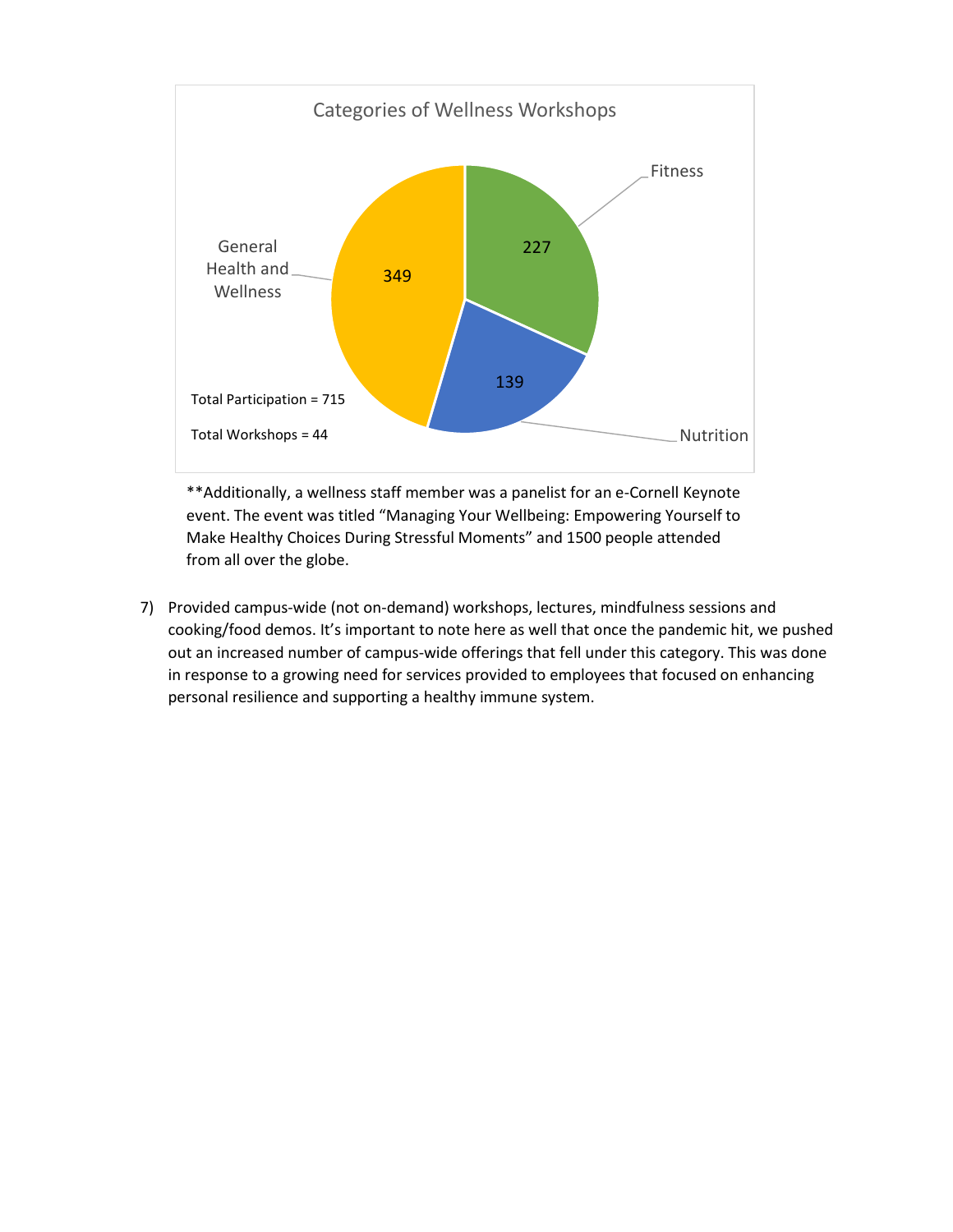

8) Provided retiree focused offerings through Wellness' Healthy Living Program. These focused on fitness, health education, and building social connections. Offerings included: group fitness classes, senior fitness testing, health education and social gatherings (membership required). With exceptional effort when the pandemic hit, all group fitness classes, health education and social gatherings switched to being offered through Zoom. This program's coordinator put in extra time and effort to ensure the training of the group fitness instructors on virtual techniques and delivery platforms/devices to continue this program's offerings with only a 2-week pause. A sense of community and connection for older adults provided through in-person class participation that was lost due to the pandemic was quickly replaced through virtual means of group fitness classes with cameras on and social/educational virtual coffee hour gatherings.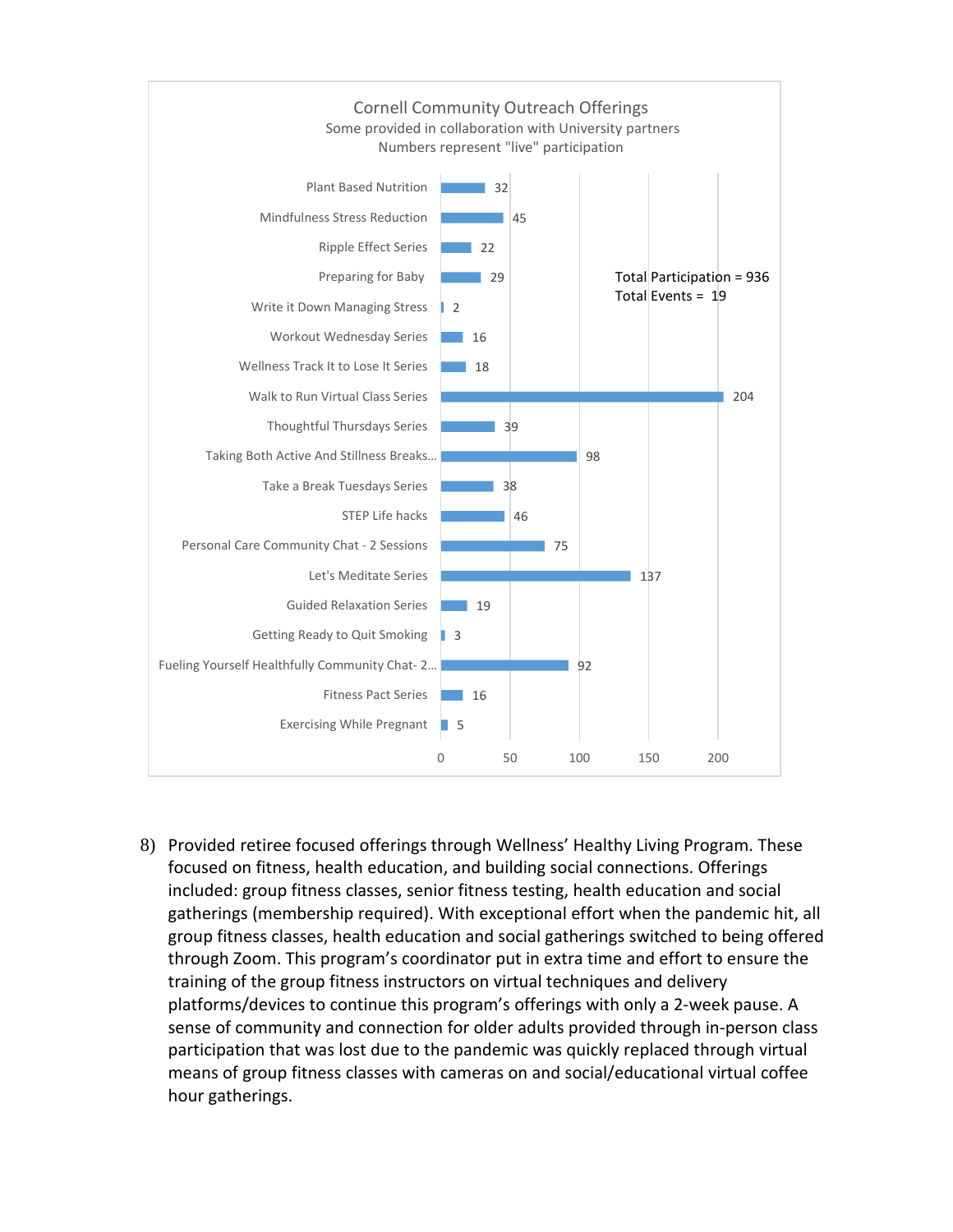Group fitness classes

- total number of classes offered each week for SU (12 classes), FA (15), SP (15) until March 15. Virtual Classes began March 23 with 3 classes per week, then beginning April 6 we offered 11 virtual classes through the end of May, SU session 1 virtual classes (11)
- total number of group fitness participations 6,520

Senior fitness test

 1 group test was offered in person on the Ithaca campus. It was a pilot test of a new structure due to the discontinuation of the testing software typically used, 25 participants

Health education and Social connections

- 2 events were offered. Total number of participations for New Year luncheon 48, and Coffee Hour 27. After the pandemic hit we began a Virtual Coffee Hour which averaged 8 participants per session. Over 100 total participations
- 9) Members had access to 5 fitness centers, 95 group fitness classes, 2 pools, issue room services, and reduced cost services through the Athletics department's sister organizations (ice skating, climbing walls, golf, sailing center, tennis center, PE). As of mid-March, due to the pandemic, the fitness facilities, issue room services, PE classes, ice rink, pools, and climbing walls were closed to staff, faculty, retirees and their spouses/partners for the remaining 3.5 month period.

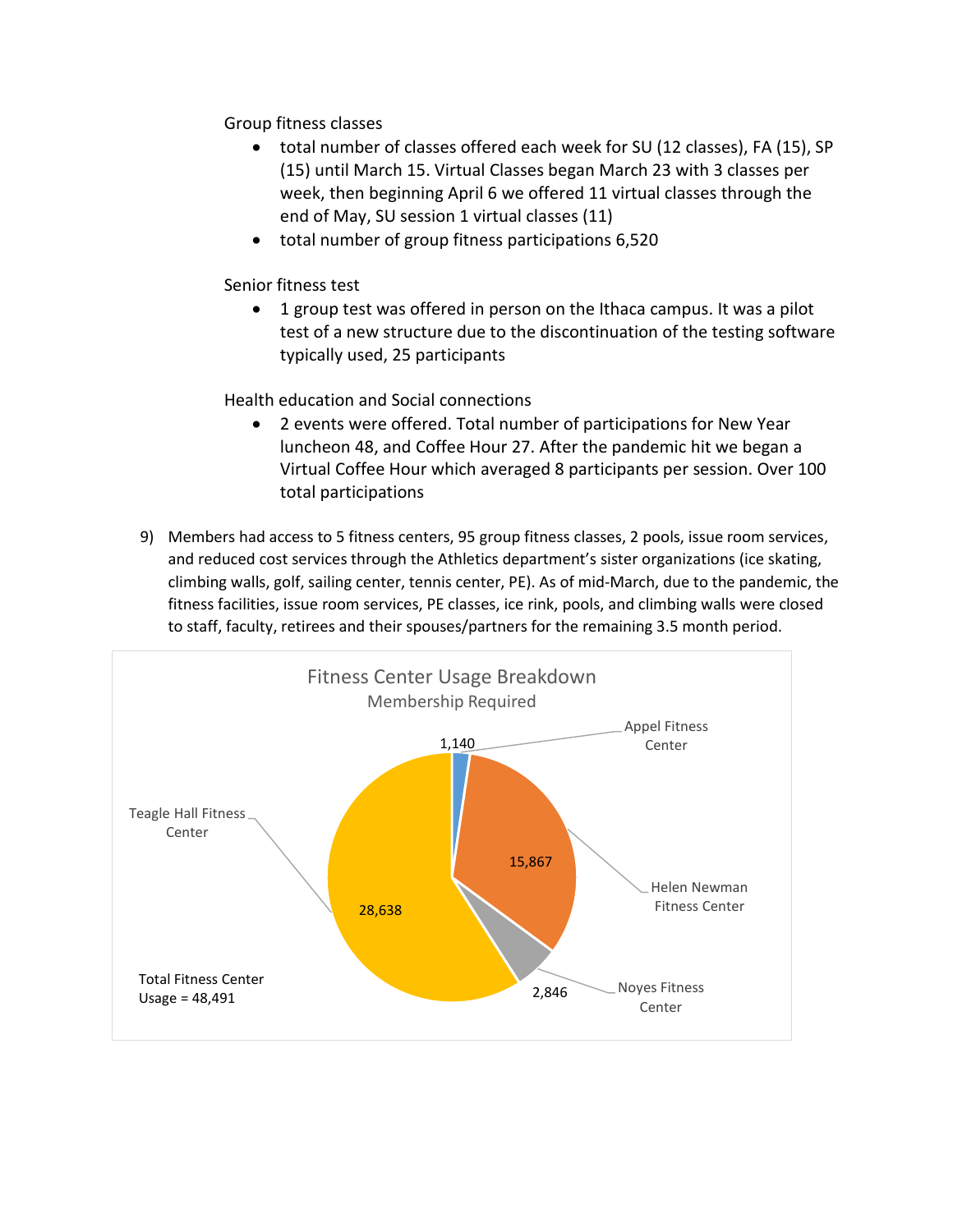

\*\*Due to the pandemic, group fitness classes, after a 2-week pause, went fully virtual in late May. Participation numbers for Wellness' Healthy Living Program virtual group fitness classes were tracked, however not all participation numbers for CFC's virtual group fitness classes were. The chart above only reflects card swipe data for in-person group fitness classes held on Ithaca's campus; no virtual group fitness class data is included.

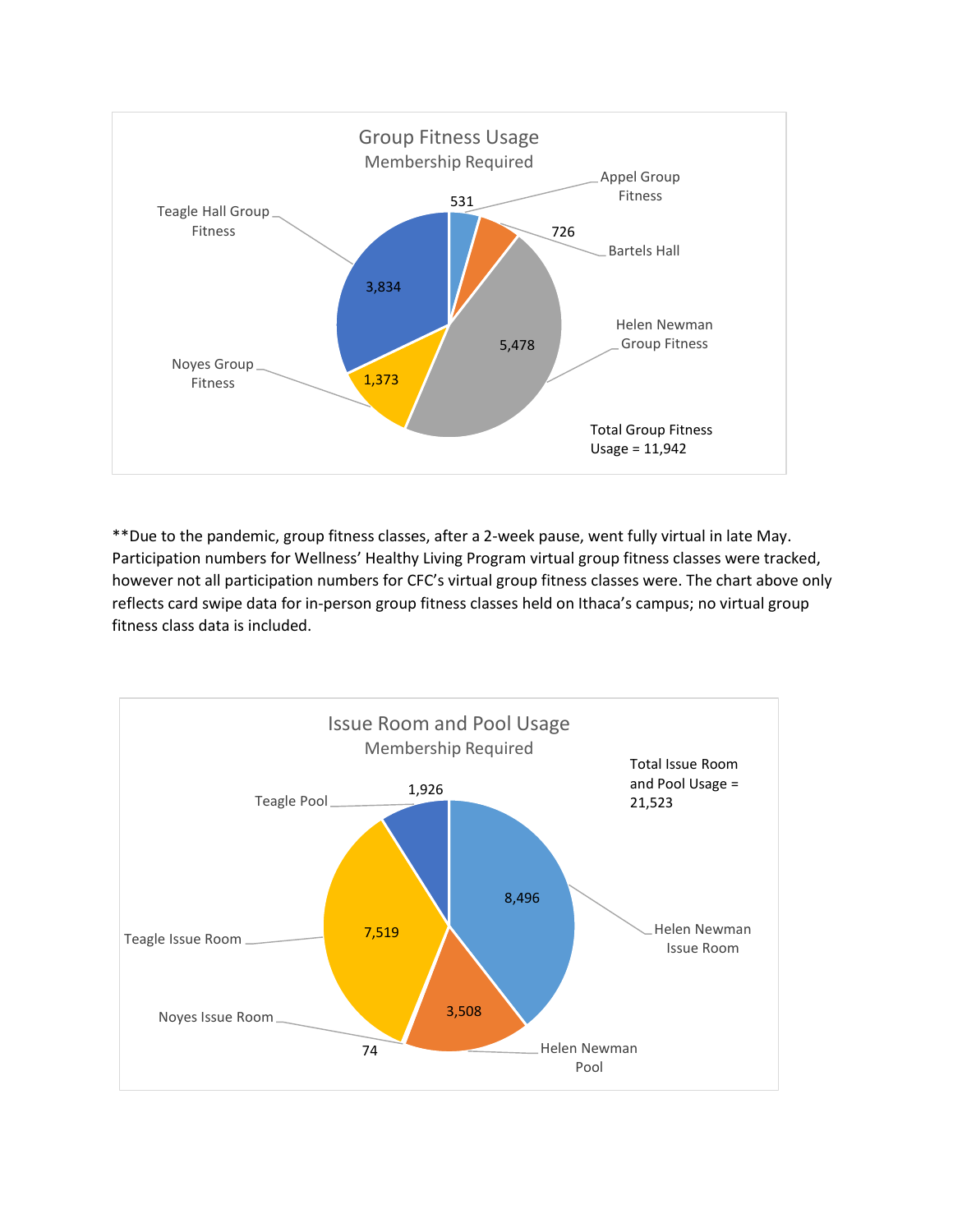10) Provided short duration workshops inside fitness facilities.

This past year, we offered one workshop (membership required). It was a Bulgarian Bag Workshop inside the Appel fitness center during closed hours to adhere to filming policies. It was for members only and had 15 people participate in-person. There were 304 views of this recorded workshop through Facebook.

11) Leveraged technology and social platforms to expand how people accessed our services. We utilized Facebook, Facebook Live, Instagram, Videos, and Zoom. As a note, by mid-March all of our services were offered through remote means which exponentially increased the number of video recordings available to the people we serve.

Virtual and social platform metrics for Facebook, Instagram, and Zoom posted to Video On Demand:

- *Wellness Facebook* total number of followers 1,685
- *Wellness Facebook* Live/recorded videos total unique views 6,731 for 22 videos
- *Wellness Instagram* total number of followers 840
- Wellness views of recorded *Zoom videos housed on Video On Demand* (note: the numbers of views below were captured in December 2020)
	- **Make It Happen Monday: Create Your At Home Exercise Routine 94**
	- Make It Happen Monday: Strategies To Improve Your Quality Of Sleep 25
	- **Make It Happen Monday: Strength Exercises To Improve Posture 68**
	- **Make It Happen Monday: Dynamic Warm-up For Movement Prep 41**
	- Make It Happen Monday: Self-Massage Techniques To Help Alleviate Common Aches & Pains 93
	- **Make It Happen Monday: Reflexology 40**
	- Make It Happen Monday: Full Body Post Workout Stretch Routine 77
	- **Make It Happen Monday: Creating A Healthy Green Smoothie 76**
	- Take A Break Tuesday: 5 Ideas For 5 Min Breaks 172
	- Take A Break Tuesday: Stretching For Tension Upper Body 35
	- Take A Break Tuesday: Stretching For Tension Lower Body 42
	- **Take A Break Tuesday: Take 5 Kid Edition 35**
	- **Take A Break Tuesday: Stretching With The Family 3**
	- Workout Wednesday: Functional Fitness 145
	- Workout Wednesday: Workout With Kidz 68
	- Workout Wednesday: Agility Workout 30
	- **Workout Wednesday: Fun Family Fitness 57**
	- Workout Wednesday: Tabata Workout 41
	- Workout Wednesday: Yoga With Kidz Partner Poses 4
	- Workout Wednesday: Sit And Be Fit Seated Exercises 50
	- **Thoughtful Thursday: Creek Side Meditation 84**
	- **Thoughtful Thursday: Awareness And Breathe Work 12**
	- **Thoughtful Thursday: Physical Tension Awareness Meditation 20**
	- **Thoughtful Thursday: Listening Meditation 16**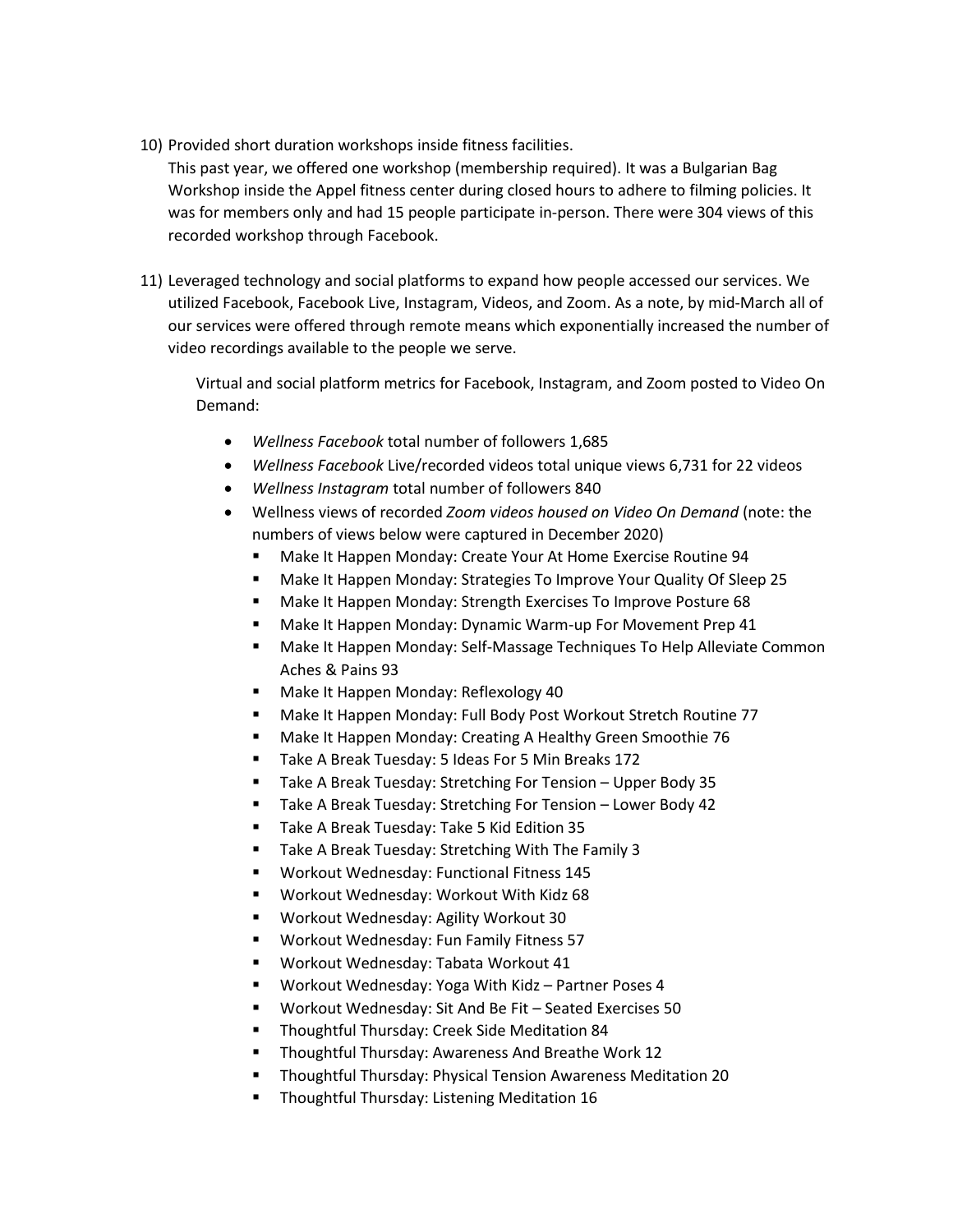- Thoughtful Thursday: Meditation For The Senses 16
- **Fuel It Friday: Meal Planning And More 121**
- **FILE IT FRIMEL IS A FIGURE 11 FIGURE 11** Fuel It Friday: Healthy Cooking At Home 53
- Fuel It Friday: Everyday Super Foods For Immune Health 102
- **Fuel It Friday: Mindless Eating 62**
- **Fuel It Friday: Mindful Eating 60**
- **Fuel It Friday: Healthy Snacking 27**
- Fuel It Friday: Benefits of Cooking With Kids 10
- **F** Fuel It Friday: Cooking With Kids: Age Appropriate Tasks 11
- Fuel It Friday: 5 Ways To Increase Vegetables In Meals You're Already Making 50
- **FIGM** Fuel It Friday: How To Eat Local 21
- Note: Fuel It Friday slow cooker recipes through Instagram each week = 107 total engagements for 9 posts
- Plant Based Nutrition Getting Started 105
- How To Read A Nutrition Label 31
- What's The Best Diet For Me 90
- Mindfulness Meditation Introduction 59
- Optimizing Mental Wellness Through Fitness And Nutrition 29
- Exercising While Pregnant 22
- Getting Ready To Quit Smoking 16
- 12) Marketed through multiple means to reach as many as possible. This included: Wellness enewsletter, Wellbeing e-newsletter, Faculty And Staff e-newsletter, Tech campus and AgriTech campus specific e-newsletters 2x/yr, Healthy Living Program e-list, retirees e-list, Wellness website, Faculty And Staff website, HR Wellbeing website, Wellness Facebook and Instagram, Working At Cornell Facebook, and the University Calendar of Events. For large scale events additional marketing included: posters to building ambassadors, posters at timeclocks, posters in SCL buildings, posters in fitness centers, poster and messaging specific to NYC employees, messaging on Rec Services TV's, Facebook, website, Twitter, Instagram, group fitness e-lists, and group fitness instructor announcements.

Cornell Wellness marketing metrics through the Wellness e-list and Rec website

- *Wellness e-list* total number of subscribers 7,203. Open rate 27-33%
- *Rec Website* These numbers were for the entire Rec Services website
	- Total number of page views 965,886
	- Total number of users 154,000
	- Total number of sessions 398,000
	- Total number of pages per session 2.43
	- Average session duration 1 min 41 sec
	- Top 2 languages pages are accessed in: English US 132,434 (87.16%), Chinese 3,801 (2.50%)
	- Top 2 geographic locations pages are accessed from: Unites States 136,069, Canada 2,435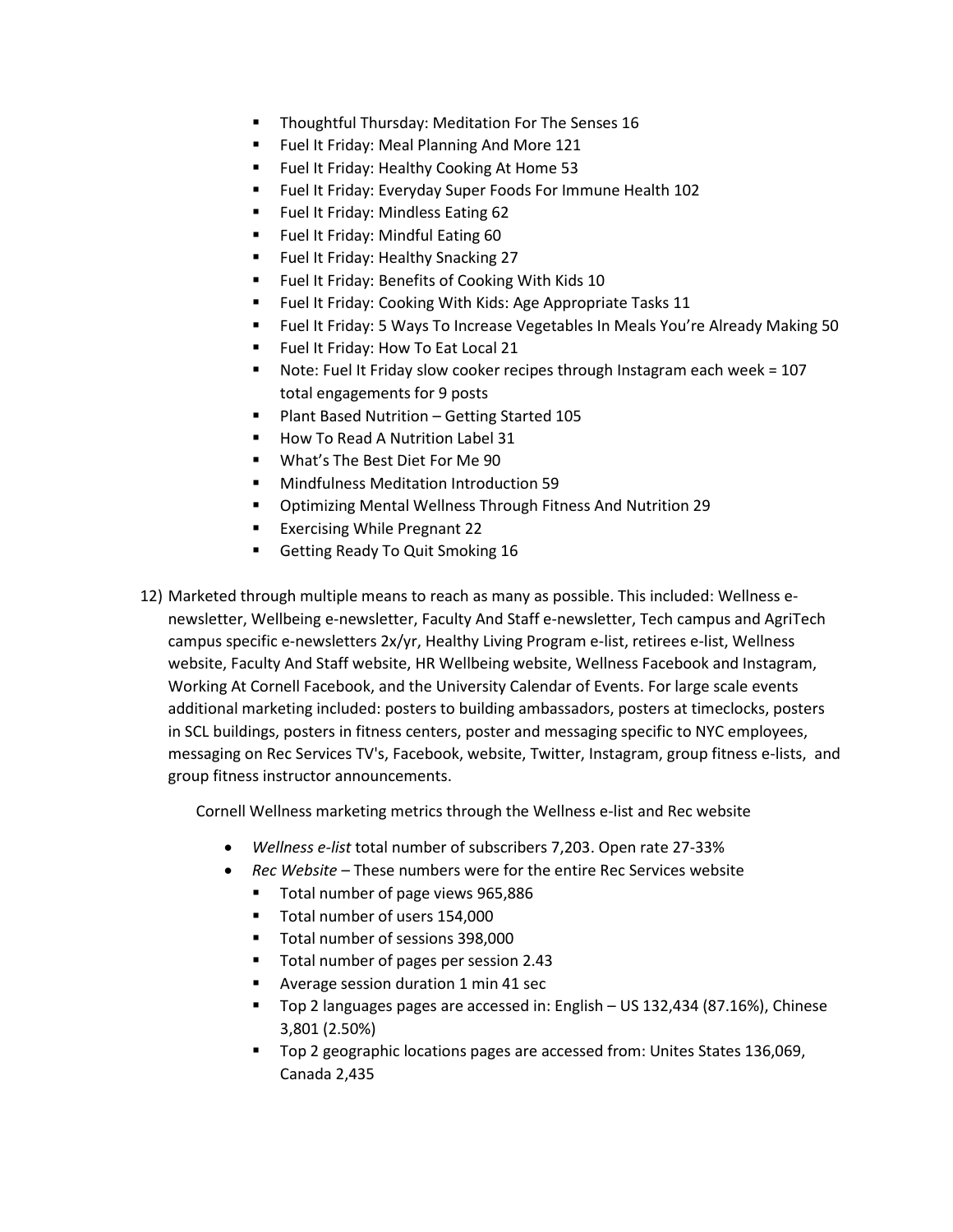- Top 2 browsers used to access site: Safari 78,535 (51.82%), Chrome 56,399 (37.21%)
- Top 2 devices used for viewing site: mobile 83,926 (55.37%)(1.9 pages/session, 1 min 19 sec session duration), desktop 64,379 (42.48%)(3.07 pages/session, 2 min 10 sec)
- Top 2 ways the site was acquired: organic search 96,680, direct 56,550.

## **Strategic Goal 2:**

Collaborate with University and (sometimes) Tompkins County partners to drive health, wellness and wellbeing initiatives for (all) employees, (more) retirees, and (some) spouses/partners. Sub-strategies: 1) Continue to drive initiatives (and collaborate with partner organizations) to shift health, wellness and wellbeing climate and culture at Cornell. This benefits recruitment, retention, and results in cost savings to the university and benefits pool 2) Cultivate new strategic relationships with (some) Cornell units and departments as well as (some) Tompkins County and National organizations/groups that have a focus on health, wellness and wellbeing. Sub-categories include: a) aligning with HR's Wellbeing Initiative b) start or continue partnerships (and strengthen some) with Cornell internal groups including: Rec Services, Work/Life, Cornell Benefits, Sustainability, CNG's, Transportation, Cornell Health, MSIPP, FSAP, LGBT, CURW, Botanic Gardens. And with non-Cornell external local or national groups including: Alzheimers Association, American Heart Association, and more c) partner with Cornell Analytics to provide bi-annual Awareness/Prevention/Management campaigns tied to conditions with lifestyle implications as indicated by Analytics data and national monthly campaign topics d) in alignment with the Wellbeing Initiative, continue to work with Cornell colleges and units/departments wanting to enhance the health, wellness and wellbeing of their employees.

## **How we did this:**

- 1) Aligned and partnered with HR's Wellbeing Initiative and central HR communications to help create and produce deliverables to the Cornell community that enhanced and promoted a climate and culture of wellness and wellbeing.
- 2) Aligned and partnered with the Rec collaborative group on events and offerings that benefit both employees and students.
- 3) Internal to Cornell partnerships. We had strong partnerships and regularly scheduled meetings with: HR Wellbeing, Rec Services, and Transportation. We collaborated on (some) programming, events, videos, communication and marketing. Plus we cross-promoted (some) services. We had fair partnerships with Cornell Health physical therapy, MSIPP, FSAP, CNG's, LGBT, and Sustainability. And we had weak partnerships with Botanic Gardens, CURW, and Cornell Health services (with offerings to staff/faculty outside of physical therapy). Additionally, through the health campaigns, internal to Cornell partnerships were developed with specific individuals who have expertise on campaign topics.
- 4) External to Cornell partnerships. Focused on building these national and local connections through Health Campaigns and partner organization events. Partnerships included American Heart Association and Alzheimer's Association.
- 5) Based on Analytics medical data and national monthly campaign topics, we offered Health Campaigns focused on food safety, diabetes, and healthy eating.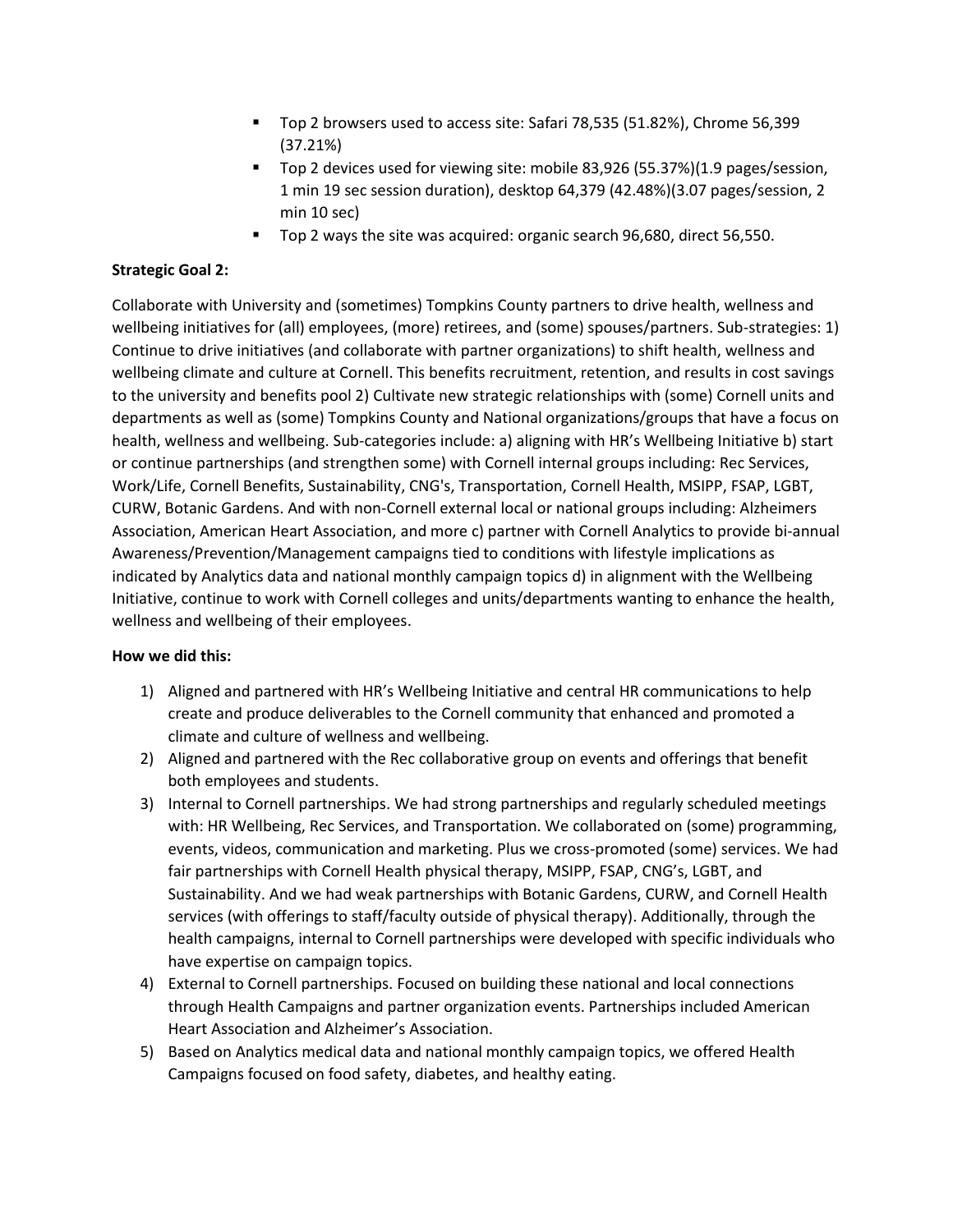6) In alignment with the Wellbeing Initiative, consulted with colleges/units/departments to establish their own climate and culture of wellness and wellbeing to meet the needs of their populations. Provided support to groups that formed wellness committees, established informal exercise areas, and had on-site programming.

## **Strategic Goal 3:**

Develop meaningful, measurable and useful data gathering, analysis, and metrics practices: subcategories: 1) create a method for capturing all Cornell Wellness participations that are not being captured now (unique and total) sub-categories include: a) contests/challenges b) department work c) informal substantial interactions including email and hallway consultations d) social media e) video 2) with HR Analytics assistance, expand the current information included on the HR Wellness dashboard to more accurately depict the services Wellness provides 3) with HR Analytics assistance, consider creating a framework for measuring change after implementing a new initiative through a) self-reports? b) pre and post survey after bi-annual awareness/prevention/management campaigns tied to benefits data? c) collection of VOI data? 4) design and implement a rotating practice for evaluation of services provided a) consultations b) workshops c) demos d) lectures e) group fitness classes 5) use data for ongoing strategic planning and budgeting purposes.

## **How we did this:**

- 1) Captured consultation participations through Sharepoint. Workshop, lecture, video, and demo participations were tracked through ID scan, Zoom, VOD, FB, and Instagram. Contest and challenge participations were captured through Qualtrics. Membership participations for fitness centers, pools, group fitness classes, and issue room services were captured through Rec Trac card swipes and Zoom. It's important to note that once the pandemic hit, we switched from collecting data through RecTrac, Qualtrics, and ID scan, over to collecting data through Zoom and Video On Demand.
- 2) Ran quarterly data reports that included: number of memberships (total and by type), fitness center usage, group fitness usage for CFC, issue room services, and pool usage. As mentioned previously, after mid-March there was no data for fitness centers, pools, or issue room services due to the pandemic and these services not being open to employees, retirees, or spouses/partners.
- 3) Annual or semi-annual reports were provided on: CPHL memberships, membership data for Truven medical analysis, and HR dashboard data.

## **Strategic Goal 4:**

Continually research and stay current on worksite and public health, wellness, and wellbeing trends through benchmarking, gathering of evidence based information, and attending conferences and workshops. Develop program offerings based on this information: sub-categories: 1) identify and benchmark against entities - Ivy Plus, and corporations 2) collect information on current research and trends in the health, wellness, and wellbeing industry in a time conscious manner 3) implement new initiatives and create and deliver messaging soundbites based on trending health, wellness, and wellbeing topics.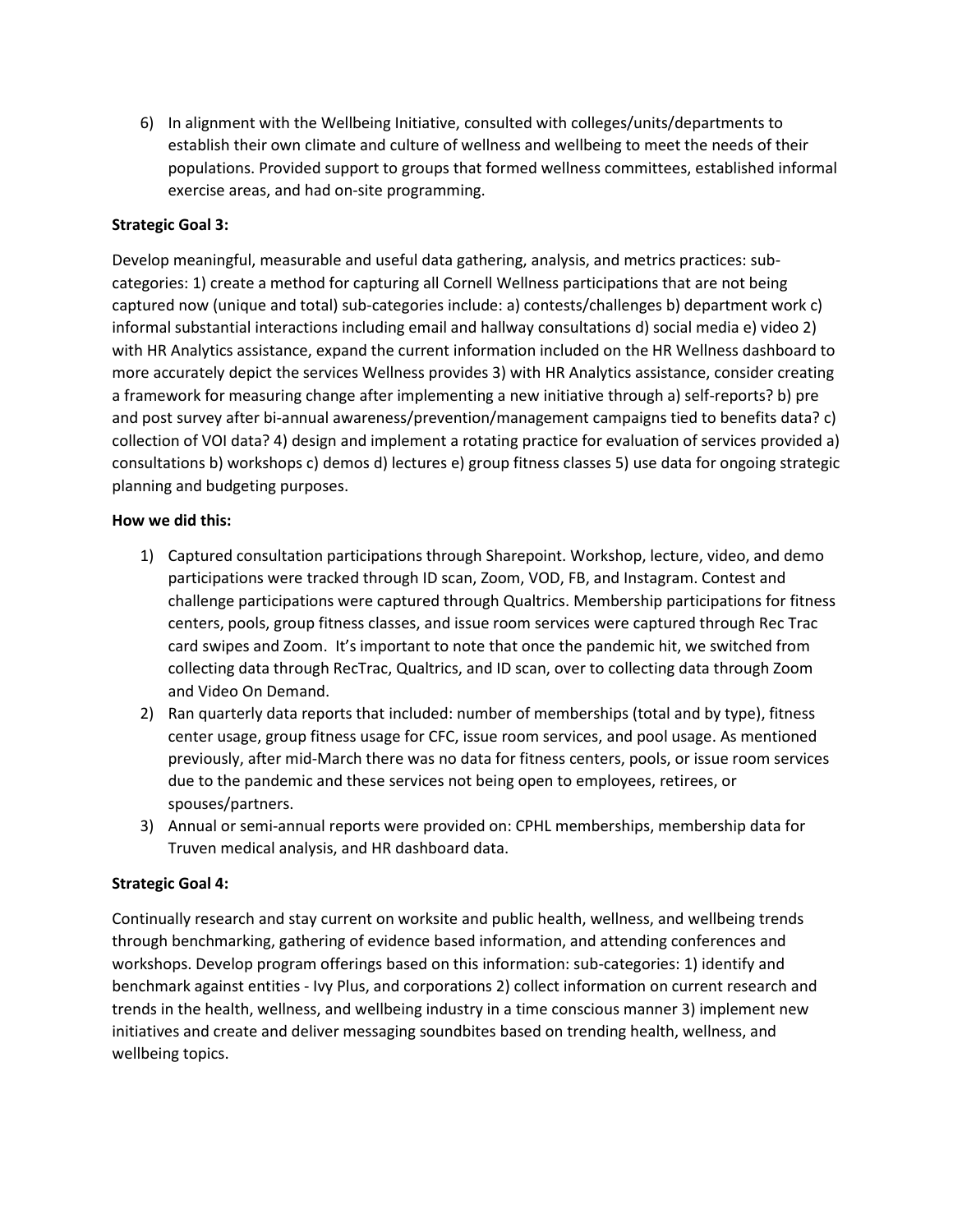#### **How we did this:**

- 1) Benchmarked against other Ivies at annual Ivy Plus Wellness meeting held virtually for the first time due to the pandemic.
- 2) Watched webinars provided through Optum, Virgin Pulse, ACSM, and more on corporate trends and data for wellness and wellbeing.
- 3) Subscribed to health, wellness, wellbeing push messages to keep an eye on trends.
- 4) Note: ACSM national conference was cancelled due to the pandemic.

## **Strategic Goal 5:**

Maintain national recognition of Cornell Wellness in the wellness field: sub-categories: 1) present at a national conference 2) obtain a national award 3) contribute to and be mentioned in publishable health, wellness, and wellbeing related grants or research that will directly benefit the Cornell community we serve 4) contribute to and be mentioned in journals, articles, or publications recognized in our field.

## **How we did this:**

1) This past fiscal year we helped aid in subject recruitment for other Cornell-based research groups.

## **Strategic Goal 6:**

Maintain high quality customer service.

## **How we did this:**

- 1) Customer service for non-members included: typically less than 2 day response time to email, phone call, and drop-in inquiries; and individual consultations typically scheduled with no more than a 2 week wait. It is important to note that when the pandemic hit in March, Cornell Wellness staff continued to provide high level customer service through remote means while we were required to work from home to help de-densify campus.
- 2) Customer service for members included:
	- easy membership sign-up online or in-person with payment accepted by check, credit card, payroll deduction, CPHL, or comp. In-person payment options paused in March.
	- optional in-person, zoom, telephone or on-site consultations, orientations, fitness assessments. All consultations were provided by Zoom or phone beginning in March.
	- updates on services sent regularly through e-newsletter.
	- often we had an open door policy so that people could drop in at any time to ask questions or members could call the main line or email the wellness email for answers. In-person options were paused in March.
	- membership database was managed in house by Wellness, CIT, and CFC staff which led to quicker problem solving when needed.